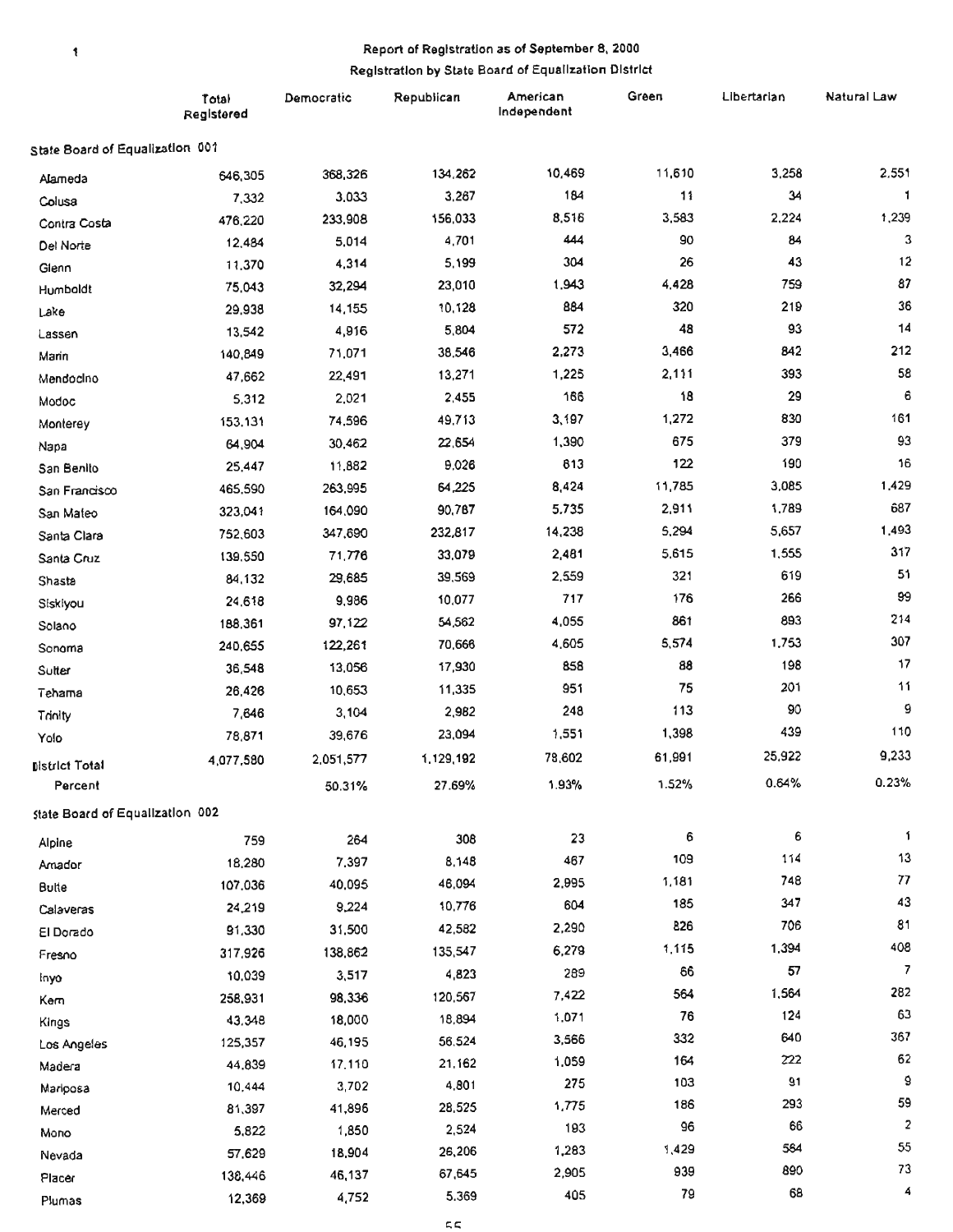## **Report of Registration 15 of September 8, 2000 Registration by State Board of Equalization District**

| Reform | <b>Miscellaneous</b> | Declined to<br>State |  |  |
|--------|----------------------|----------------------|--|--|
|        |                      |                      |  |  |
|        |                      |                      |  |  |
| 1,836  | 8,221                | 105,772              |  |  |
| 19     | 36                   | 747                  |  |  |
| 2,061  | 17,130               | 51,526               |  |  |
| 88     | 92                   | 1,968                |  |  |
| 19     | 53                   | 1,400                |  |  |
| 317    | 475                  | 11,730               |  |  |
| 186    | 153                  | 3,857                |  |  |
| 79     | 98                   | 1,918                |  |  |
| 834    | 502                  | 23,103               |  |  |
| 325    | 536                  | 7,252                |  |  |
| 17     | 18                   | 582                  |  |  |
| 673    | 1,327                | 21,362               |  |  |
| 287    | 563                  | 8,401                |  |  |
| 125    | 152                  | 3,321                |  |  |
| 1,420  | 3,666                | 107,561              |  |  |
| 1,330  | 1,357                | 54,355               |  |  |
| 4,442  | 3,429                | 137,543              |  |  |
| 909    | 1,289                | 22,529               |  |  |
| 267    | 556                  | 10,505               |  |  |
| 66     | 110                  | 3,121                |  |  |
| 863    | 1,160                | 28,631               |  |  |
| 1,316  | 2,160                | 32,013               |  |  |
| 72     | 1,258                | 3,071                |  |  |
| 83     | 263                  | 2,854                |  |  |
| 27     | 157                  | 916                  |  |  |
| 280    | 837                  | 11,486               |  |  |
| 17,941 | 45,598               | 657,524              |  |  |
| 0.44%  | 1.12%                | 16.13%               |  |  |
| 6      | 4                    | 141                  |  |  |
| 116    | 216                  | 1,700                |  |  |
| 335    | 700                  | 14,811               |  |  |
| 140    | 128                  | 2,772                |  |  |
| 424    | 736                  | 12,185               |  |  |
| 1,101  | 1,166                | 32,054               |  |  |
| 20     | 88                   | 1,172                |  |  |
| 1,137  | 1,251                | 27,808               |  |  |
| 107    | 287                  | 4,726                |  |  |
| 487    | 991                  | 16,255               |  |  |
| 145    | 245                  | 4,670                |  |  |
| 39     | 92                   | 1,332                |  |  |
| 230    | 316                  | 8,117                |  |  |
| 23     | 29                   | 1,039                |  |  |
| 506    | 207                  | 8,475                |  |  |
| 866    | 387                  | 18,604               |  |  |
| 51     | 100                  | 1,541                |  |  |

 $\bar{z}$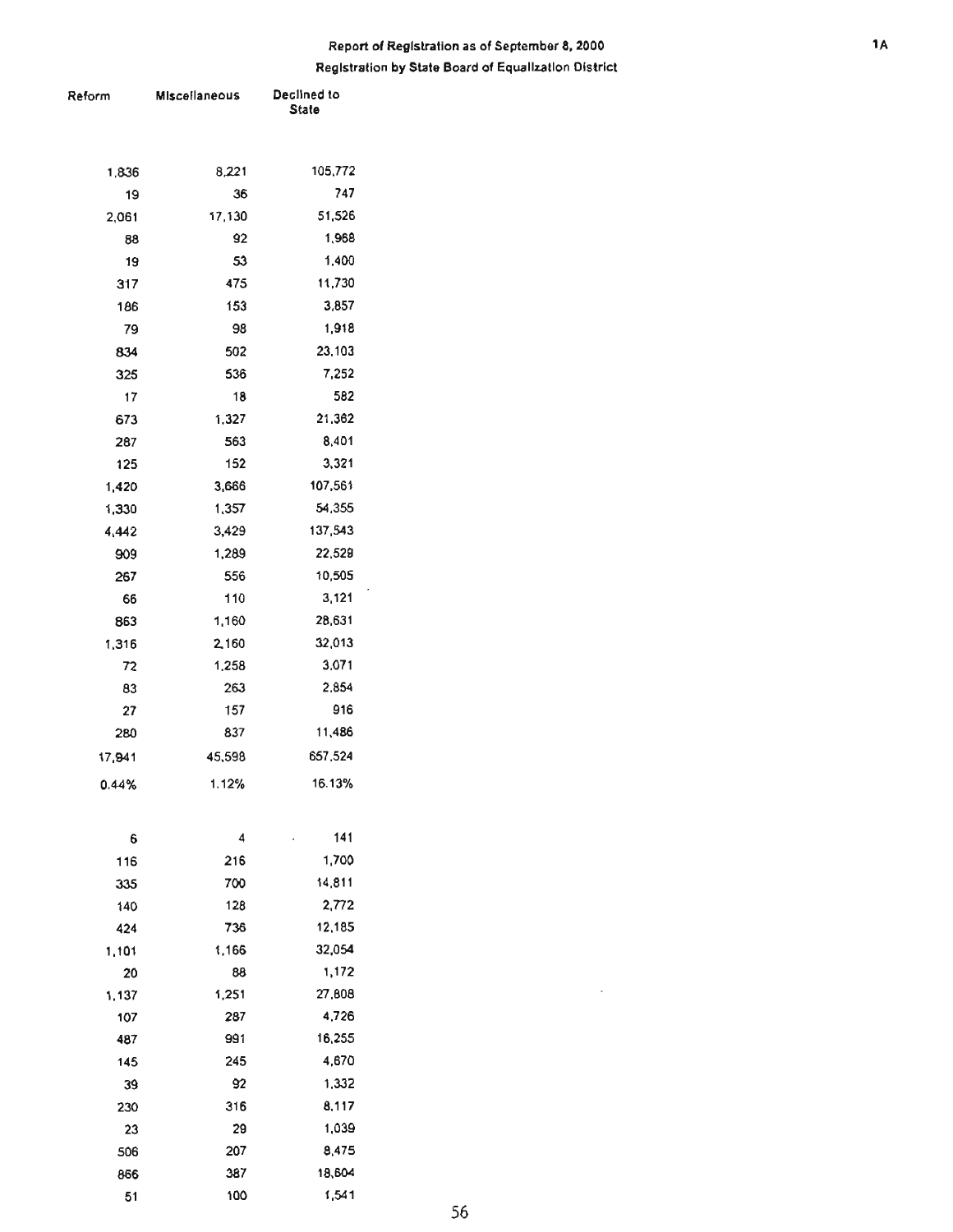# Report of Registration as of September 8, 2000

# Registration by State Board of Equalization District

|                                 | Total<br>Registered | Democratic | Republican | American<br>Independent | Green   | Libertarian | Natural Law |
|---------------------------------|---------------------|------------|------------|-------------------------|---------|-------------|-------------|
| State Board of Equalization 002 |                     |            |            |                         |         |             |             |
| Saciamento                      | 594,614             | 276,329    | 211,159    | 13,475                  | 4,435   | 3,186       | 1,205       |
| San Bemardino                   | 661,989             | 282,045    | 269,442    | 17,415                  | 1,977   | 3,318       | 1,271       |
| SanJoaquin                      | 225,416             | 102,987    | 97,347     | 3.625                   | 595     | 983         | 149         |
| San <sup>Luis</sup> Oblspo      | 136,734             | 49,839     | 59,801     | 3,190                   | 1,842   | 1,012       | 258         |
| San <sup>ta</sup> Barbara       | 209,528             | 86,883     | 77,669     | 4,306                   | 3,070   | 1,369       | 381         |
| $Sle^{2}$                       | 2,233               | 817        | 951        | 64                      | 23      | 36          | 0           |
| Sta <sup>dslaus</sup>           | 194,877             | 87,440     | 78,108     | 4,558                   | 523     | 914         | 155         |
| Tul <sup>re</sup>               | 124,210             | 48,660     | 56,850     | 3,014                   | 320     | 497         | 167         |
| <b>Tur<sup>umne</sup></b>       | 30,271              | 12,527     | 12,933     | <b>782</b>              | 216     | 180         | 25          |
| <b>Ve</b> tura                  | 377,002             | 145,616    | 158,086    | 8,710                   | 2,671   | 2,336       | 1,071       |
| Yu <sup>d</sup>                 | 24.321              | 9,827      | 9,882      | 864                     | 100     | 160         | 22          |
| Distr <sup>et</sup> Total       | 3,929,366           | 1,630,711  | 1,632,723  | 92,904                  | 23,228  | 21,885      | 6,310       |
| jercent                         |                     | 41.50%     | 41.55%     | 2.36%                   | 0.59%   | 0.56%       | 0.16%       |
| Stat Board of Equalization 003  |                     |            |            |                         |         |             |             |
| Imarial                         | 48,738              | 25,724     | 14,180     | 1,106                   | 82      | 213         | 80          |
| Lo <sup>Angeles</sup>           | 621,811             | 289,423    | 214,087    | 11,455                  | 3,450   | 3,589       | 3,173       |
| O <sub>vde</sub>                | 1,291,673           | 415,027    | 633,884    | 25,731                  | 5,095   | 9,209       | 4,376       |
| Rirside                         | 608,588             | 223,183    | 287,574    | 14,008                  | 1,717   | 3,496       | 1,473       |
| $S_i^{\text{Dlego}}$            | 1,368,326           | 493,272    | 562,412    | 32,964                  | 7,813   | 11,252      | 13,768      |
| Dis <sup>ct Total</sup>         | 3,939,136           | 1,446,629  | 1,712,137  | 85,264                  | 18,157  | 27,759      | 22,870      |
| lercent                         |                     | 36.72%     | 43,46%     | 2.16%                   | 0.46%   | 0.70%       | 0.58%       |
| Sta Board of Equalization 004   |                     |            |            |                         |         |             |             |
| LiAngeles                       | 3,180,085           | 1,759,009  | 812,985    | 54,855                  | 18,219  | 15,906      | 20,646      |
| $C^{0}$ ge                      | 95                  | 28         | 53         | $\mathbf{z}$            | 0       | ٥           | 0           |
| <b>Dirct Total</b>              | 3,180,180           | 1,759,037  | 813,038    | 54,857                  | 18,219  | 15,906      | 20,646      |
| ercent                          |                     | 55.31%     | 25.57%     | 1.72%                   | 0.57%   | 0.50%       | 0.65%       |
| Sti <sup>Total</sup>            | 15,126,262          | 6,887,954  | 5,287,090  | 311,627                 | 121,595 | 91,472      | 59,059      |
| <sup>3</sup> ercant             |                     | 45.54%     | 34.95%     | 2.06%                   | 0.80%   | 0.60%       | 0.39%       |

 $\boldsymbol{\cdot}$